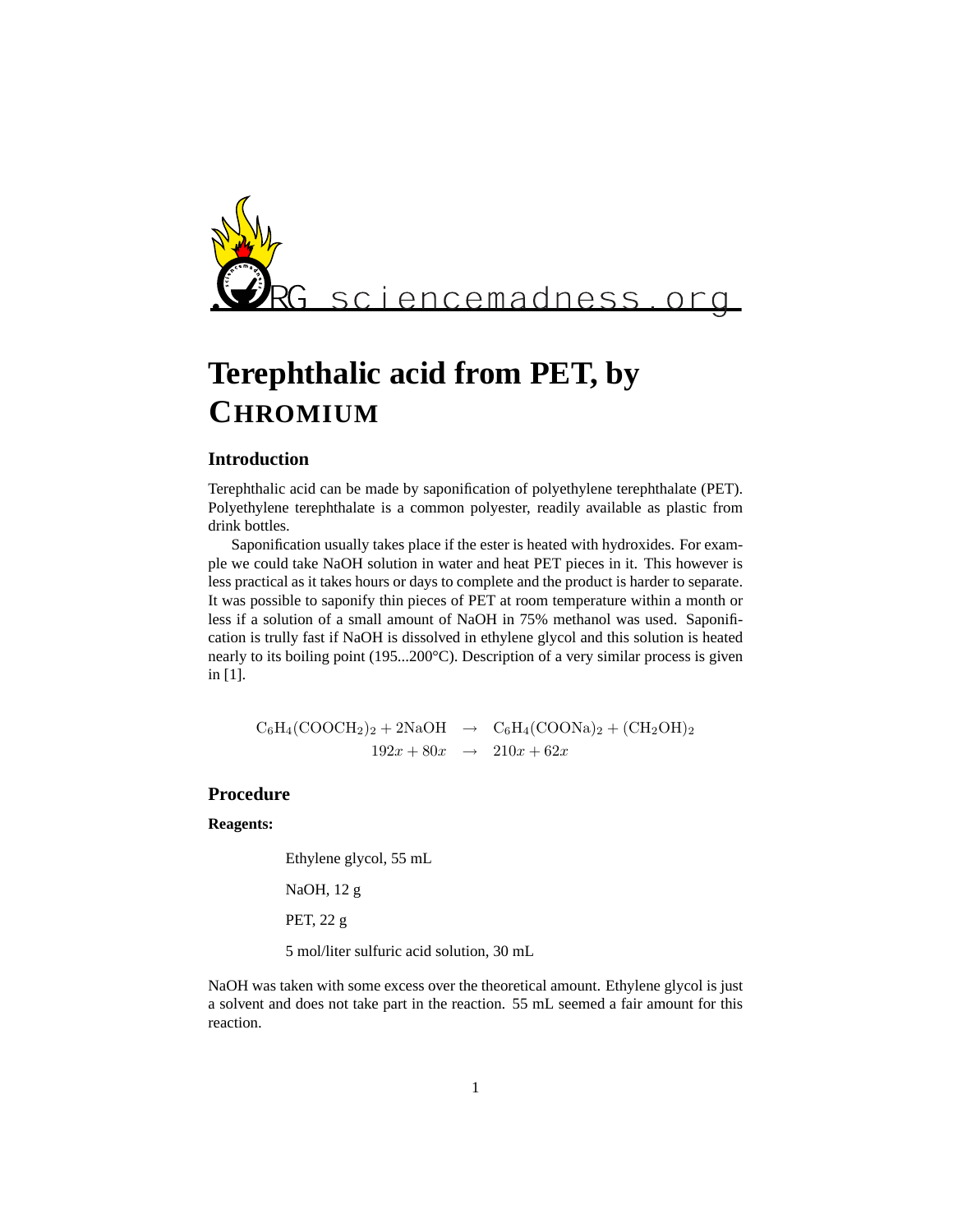The mixture of ethylene glycol, PET and NaOH was well stirred in a stainless steel beaker. The beaker was placed on a hotplate and heating applied.

The hotplate was switched off as soon as the mixture started to boil and was switched on again when boiling ceased. The boiling point of this mixture was near 200°C. The mixture was continuously stirred with a steel rod. This process lasted 20 minutes. During this time the liquid turned milk-white and pieces of plastic gradually decomposed.

The beaker was removed from the hotplate. After some cooling 200 mL water was added and the mixture was well-stirred. More water was added and stirring was continued to dissolve all solids. Even though there were some white pieces that had the inital shape of plastic parts, it all dissolved. Almost 400 mL water was needed to dissolve everything. The solution was filtered through a coffee filter.

5 mol/L sulfuric acid was added dropwise to the filtered solution. White precipitate at once appeared. The pH was checked and no more sulfuric acid was added when pH 2 was reached. The addition of sulfuric acid must be done in a well-ventilated area as some dioxane may be evolved. The testing of pH is not strictly necessary as the amount of sulfuric acid needed can be easily computed. One needs 0.5 mol of sulfuric acid for each mol of NaOH initially taken. The mixture was well-stirred and left to stand for 30 minutes.

The white precipitate was separated at first by filtration. It still contained a lot of liquid that was impossible to remove this way. Impure and wet terephthalic acid was placed together with filter paper onto a piece of strong cotton fabric. This fabric was folded as a bag and pressed hard until no more water separated. This crude terephthalic acid was mixed again with 500 mL water and separated by filtration and pressing to get a still-purer product.

Figure 1: Resin identification code 1 on plastic articles indicates polyethylene terephthalate



The yield of terephthalic acid is almost theoretical. Ethylene glycol can be recovered for re-use from the aqueous waste solution by boiling off water. Concentration must be performed in a fume hood as some dioxane may be formed because of the sulfuric acid.

Terephthalic acid is almost insoluble in water. When clean it is odorless. It is not deliquescent but somewhat hygroscopic. Heating is needed to dry it completely and remove the last traces of organic solvents.